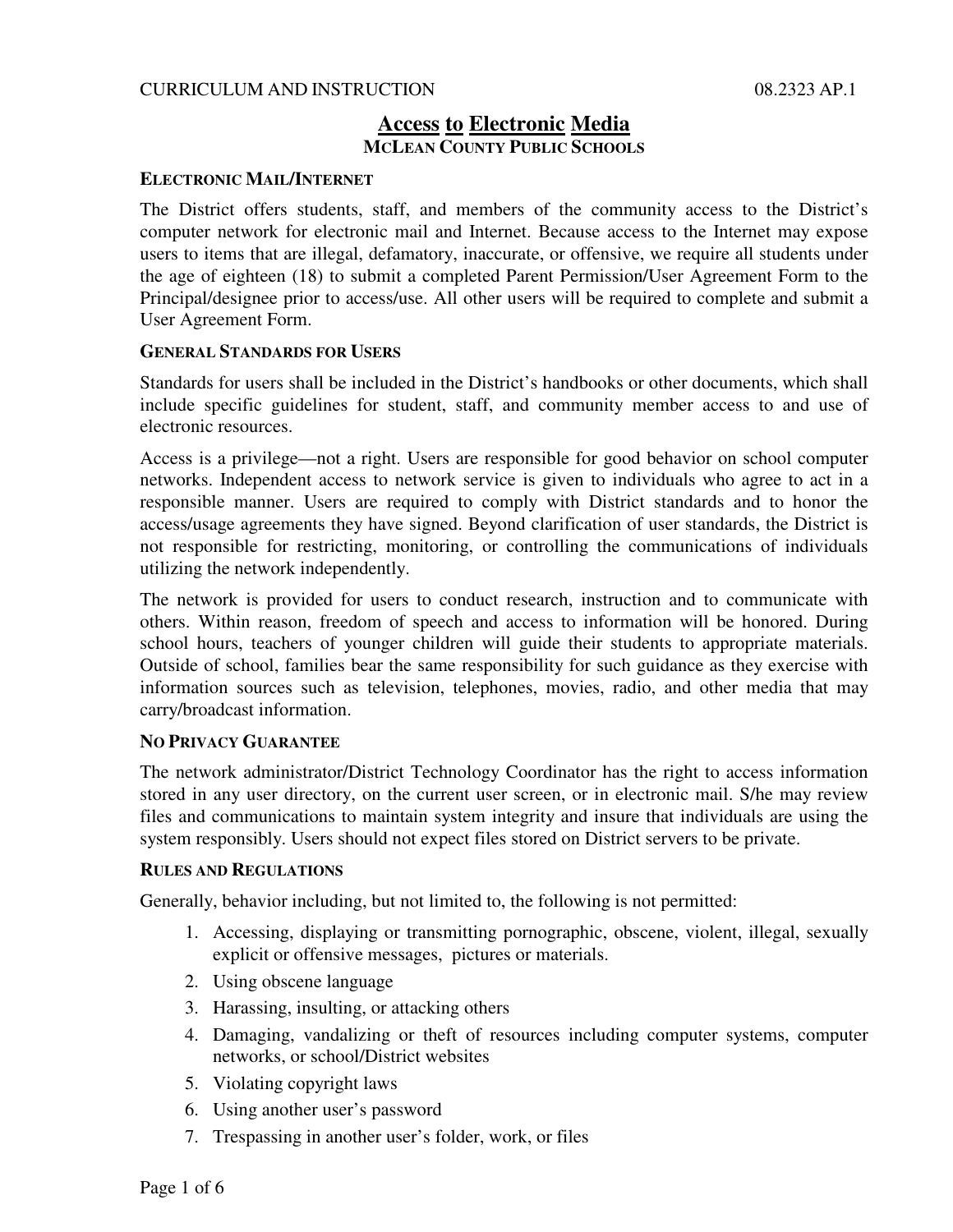# **Access to Electronic Media**

### **RULES AND REGULATIONS (CONTINUED)**

- 8. Intentionally wasting limited resources
- 9. Using the network for private, profit, personal or commercial purposes (including home banking, EBay, etc.)
- 10. Loading of illegal, non-approved or non-licensed software, on Board owned equipment, including uploading and downloading from the Internet and unreliable sources.
- 11. Installing software without permission by proper school or District authorities including (Games, Shareware and Freeware).
- 12. Using the network to access, display, send, receive or communicate with gangs, hate groups, or groups with violent themes.
- 13. Streaming of audio or video for non-educational purpose (YouTube, LimeWire, iTunes, etc.).
- 14. Using technology resources to bully, threaten or attack a staff member or student or to access and/or set up unauthorized blogs and online journals, including, but not limited to MySpace.com, Facebook.com or Xanga.com.

Additional rules and regulations may be found in District handbooks and/or other documents. Violations of these rules and regulations may result in loss of access/usage as well as other disciplinary or legal action.

### **SPECIAL SAFETY CAUTIONS, WHICH ARE ANALOGOUS TO COMMON PRACTICE**

- 1. Students should not reveal their name and personal information to or establish relationships with "strangers" on the network, unless a parent or teacher has coordinated the communication.
- 2. The school should not reveal a student's personal identity or transmit a student's work or picture with personally identifiable information without written parental consent.
- 3. Student e-mail accounts will be created for students that are enrolled in grades 5-12 only. For students enrolled in grades K-4, e-mail accounts will be requested by the classroom teacher for the purpose of special projects. At the conclusion of the project, the e-mail accounts will be removed. (See procedure 08.2323 AP.21).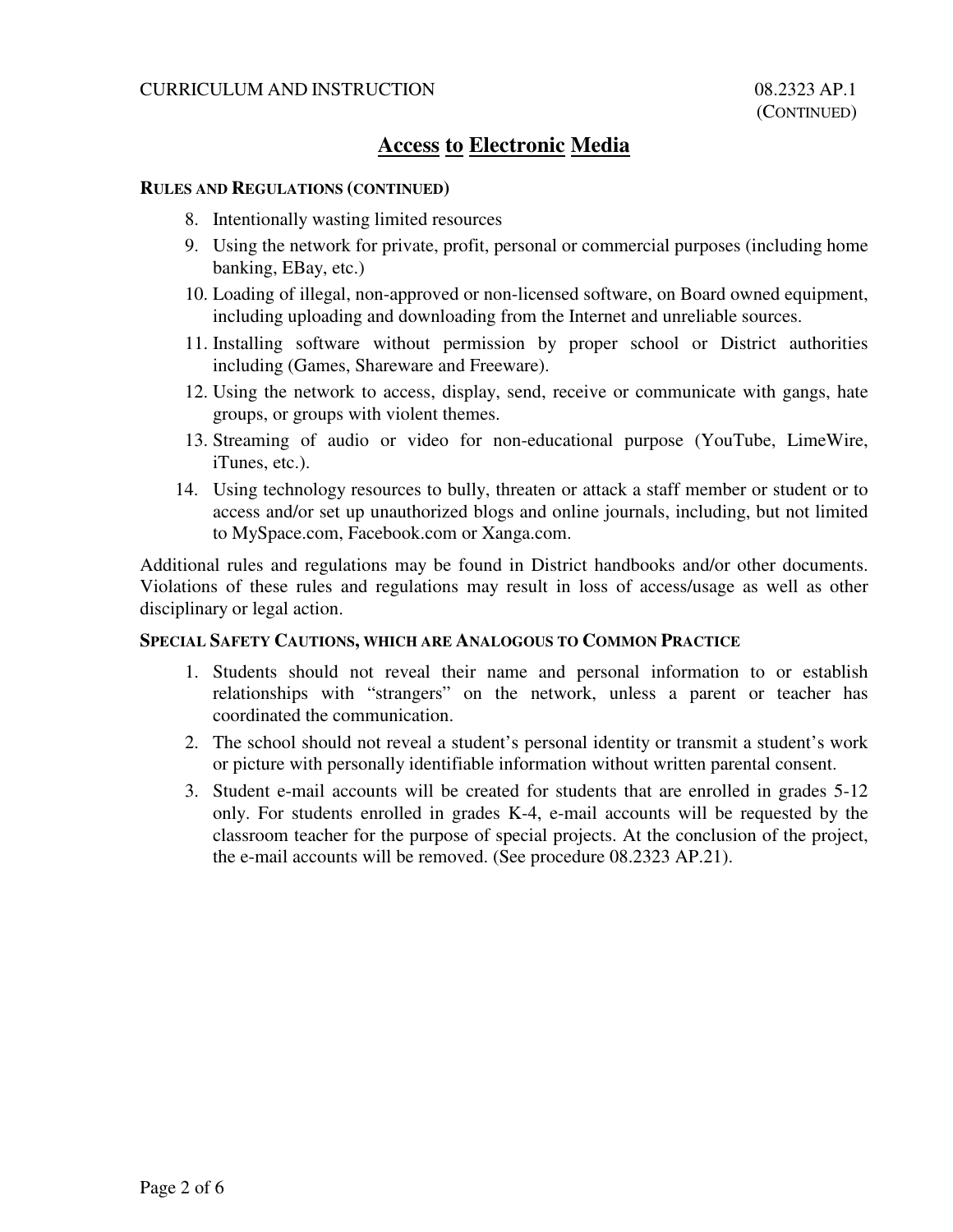### CURRICULUM AND INSTRUCTION 08.2323

# **Access to Electronic Media**

### (Acceptable Use Policy)

The Board supports reasonable access to various information formats for students, employees and the community and believes it is incumbent upon users to utilize this privilege in an appropriate and responsible manner.

### **SAFETY PROCEDURES AND GUIDELINES**

The Superintendent shall develop and implement appropriate procedures to provide guidance for access to electronic media. Guidelines shall address teacher supervision of student computer use, ethical use of electronic media (including, but not limited to, the Internet, e-mail, and other District technological resources), and issues of privacy versus administrative review of electronic files and communications. In addition, guidelines shall prohibit utilization of networks for prohibited or illegal activities, the intentional spreading of embedded messages, or the use of other programs with the potential of damaging or destroying programs or data.

Students shall be provided instruction about appropriate online behavior, including interacting with other individuals on social networking sites and in chat rooms and cyberbullying awareness and response.

Internet safety measures shall be implemented that effectively address the following:

- Controlling access by minors to inappropriate matter on the Internet and World Wide Web;
- Safety and security of minors when they are using electronic mail, chat rooms, and other forms of direct electronic communications;
- Preventing unauthorized access, including "hacking' and other unlawful activities by minors online;
- Unauthorized disclosure, use and dissemination of personal information regarding minors; and
- Restricting minor's access to materials harmful to them.

The District shall provide reasonable public notice of, and at least one (1) public hearing or meeting to address and communicate, its Internet safety measures.

Specific expectations for appropriate Internet use shall be reflected in the District's code of acceptable behavior and discipline including appropriate orientation for staff and students.

### **PERMISSION/AGREEMENT FORM**

A written parental request shall be required prior to the student being granted independent access to electronic media involving District technological resources.

The required permission/agreement form, which shall specify acceptable uses, rules of on-line behavior, access privileges, and penalties for policy/procedural violations, must be signed by the parent or legal guardian of minor students (those under 18 years of age) and also by the student. This document shall be kept on file as a legal, binding document. In order to modify or rescind the agreement, the student's parent/guardian (or the student who is at least 18 years old) must provide the Superintendent with a written request.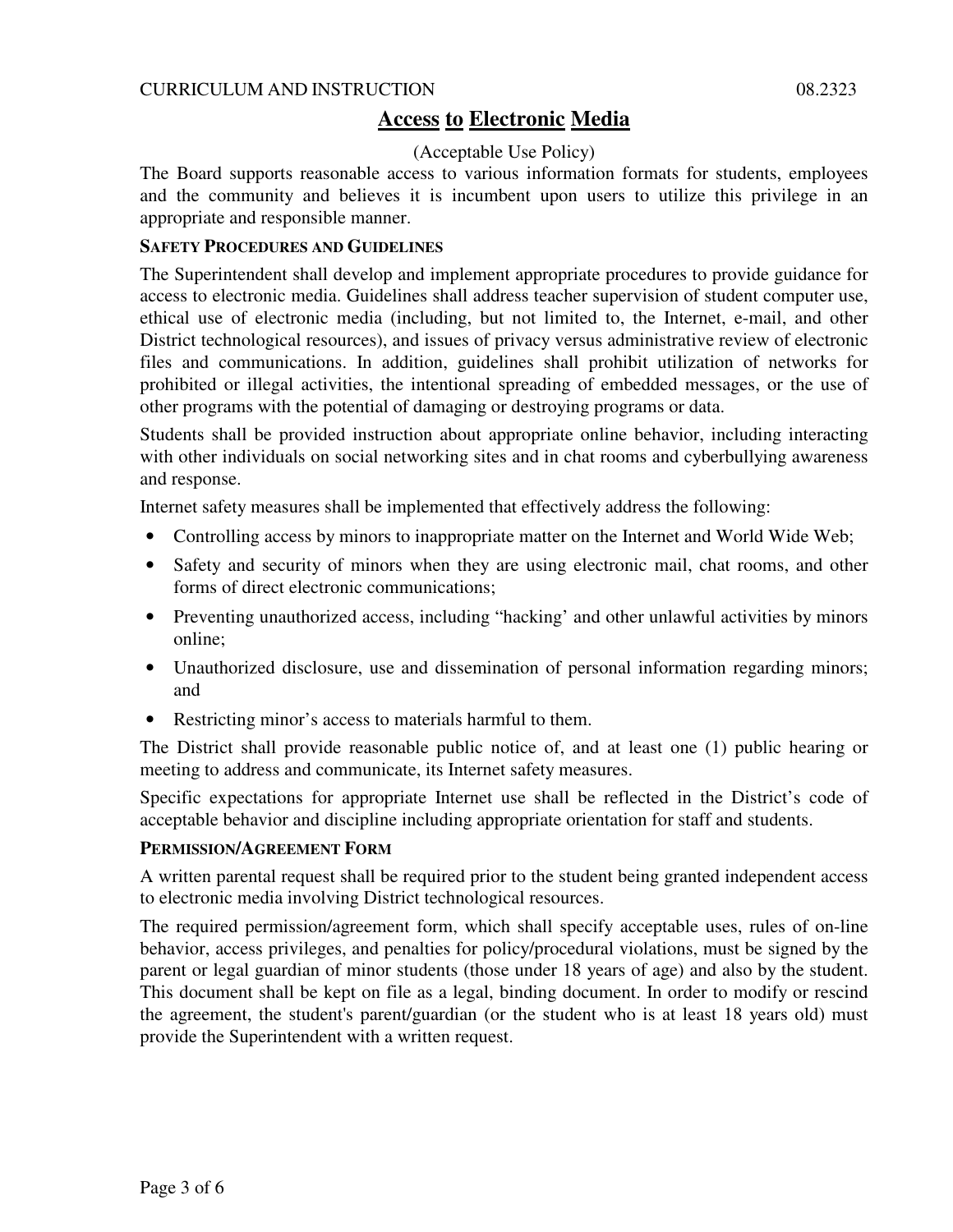### CURRICULUM AND INSTRUCTION 08.2323

# **Access to Electronic Media**

(Acceptable Use Policy)

### **EMPLOYEE USE**

Employees shall use electronic mail only for purposes directly related to work-related activities.

Employees shall not use a code, access a file, or retrieve any stored communication unless they have been given authorization to do so. (Authorization is not required each time the electronic media is accessed in performance of one's duties.) Each employee is responsible for the security of his/her own password.

### **COMMUNITY USE**

On recommendation of the Superintendent/designee, the Board shall determine when and which computer equipment, software, and information access systems will be available to the community.

Upon request to the Principal/designee, community members may have access to the Internet and other electronic information sources and programs available through the District's technology system, provided they attend any required training and abide by the rules of usage established by the Superintendent/designee.

### **DISREGARD OF RULES**

Individuals who refuse to sign required acceptable use documents or who violate District rules governing the use of District technology shall be subject to loss or restriction of the privilege of using equipment, software, information access systems, or other computing and telecommunications technologies.

Employees and students shall be subject to disciplinary action, up to and including termination (employees) and expulsion (students) for violating this policy and acceptable use rules and regulations established by the school or District.

### **RESPONSIBILITY FOR DAMAGES**

Individuals shall reimburse the Board for repair or replacement of District property lost, stolen, damaged, or vandalized while under their care. Students or staff members who deface a District web site or otherwise make unauthorized changes to a web site shall be subject to disciplinary action, up to and including expulsion and termination, as appropriate.

### **RESPONDING TO CONCERNS**

School officials shall apply the same criterion of educational suitability used to review other educational resources when questions arise concerning access to specific databases or other electronic media.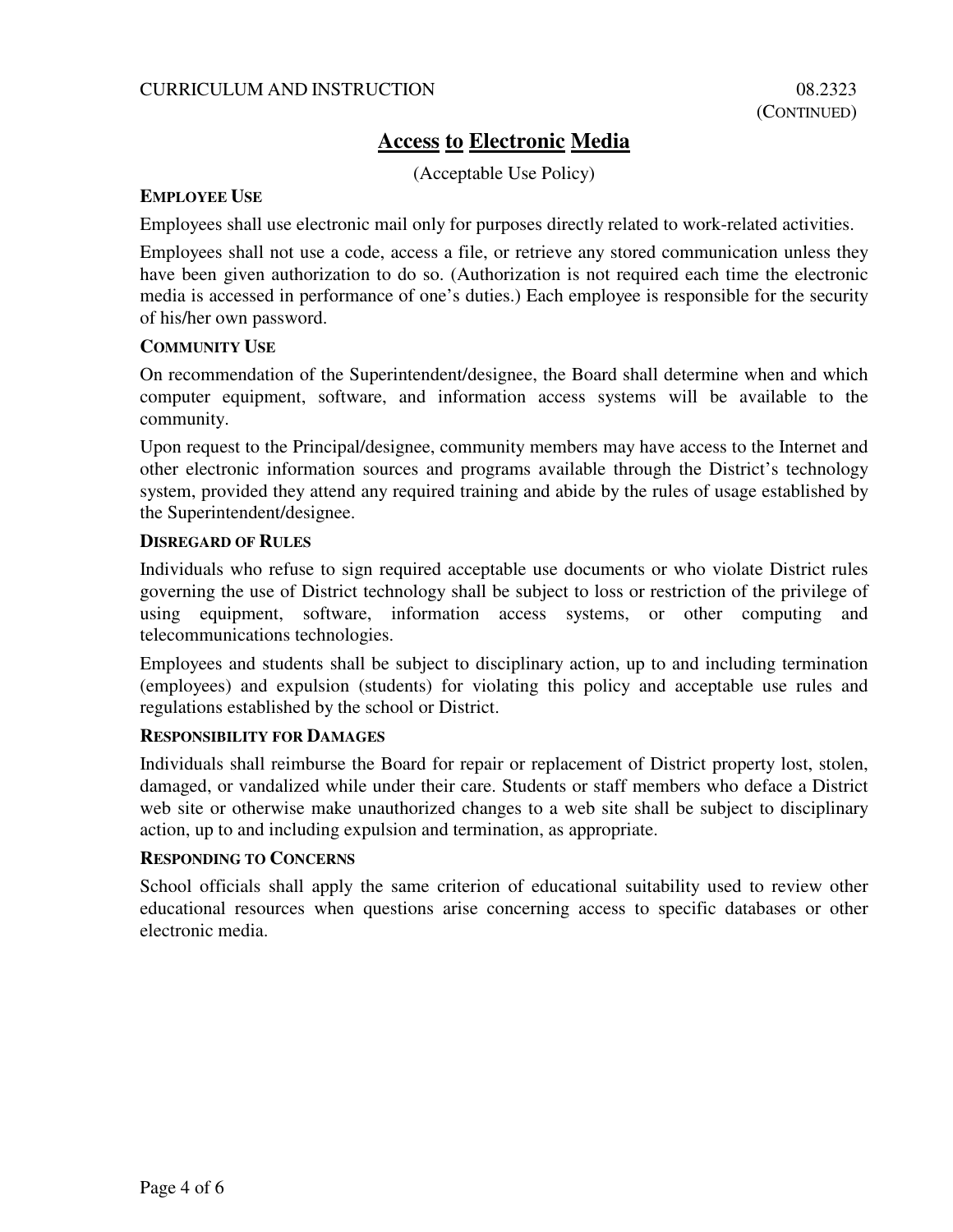# **Access to Electronic Media**

### (Acceptable Use Policy)

### **TELEPHONE AND VOICE SYSTEMS**

- McLean County Schools, in compliance with policy 05.4, has installed Voice Systems (telephones) in all schools. Every classroom is equipped with a handset and voice port connected to the school voice system.
- The school or classroom telephones are designed to aid and support the educational instructional process and should not be used for personal, public, private or commercial purposes.
- To protect the instructional process, students and staff, no telephone calls from outside the school shall go directly into the classroom.
- All SBDM councils will adopt policies and develop specific procedures on how the school will address telephone calls or messages (voice mail, secretary messages, etc.) to and from the classroom.

### **AUDIT OF USE**

Users with network access shall not utilize District resources to establish electronic mail accounts through third-party providers or any other nonstandard electronic mail system.

The Superintendent/designee shall establish a process to determine whether the District's education technology is being used for purposes prohibited by law or for accessing sexually explicit materials. The process shall include, but not be limited to:

- 1. Utilizing technology that meets requirements of Kentucky Administrative Regulations and that blocks or filters internet access for both minors and adults to certain visual depictions that are obscene, child pornography, or, with respect to computers with Internet access by minors, harmful to minors;
- 2. Maintaining and securing a usage log; and
- 3. Monitoring online activities of minors.

### **REFERENCES:**

KRS 156.675; 47.U.S.C.§ 254; 701 KAR 5:120 Public Law 110-385, Broadband Data Improvement Act/Protecting Children in the 21st Century Act.

Kentucky Education Technology System (KETS)

### **RELATED POLICIES:**

03.1325/03.2325 05.4 08.1353; 08.2322 09.14; 09.421; 09.422; 09.425; 09.426